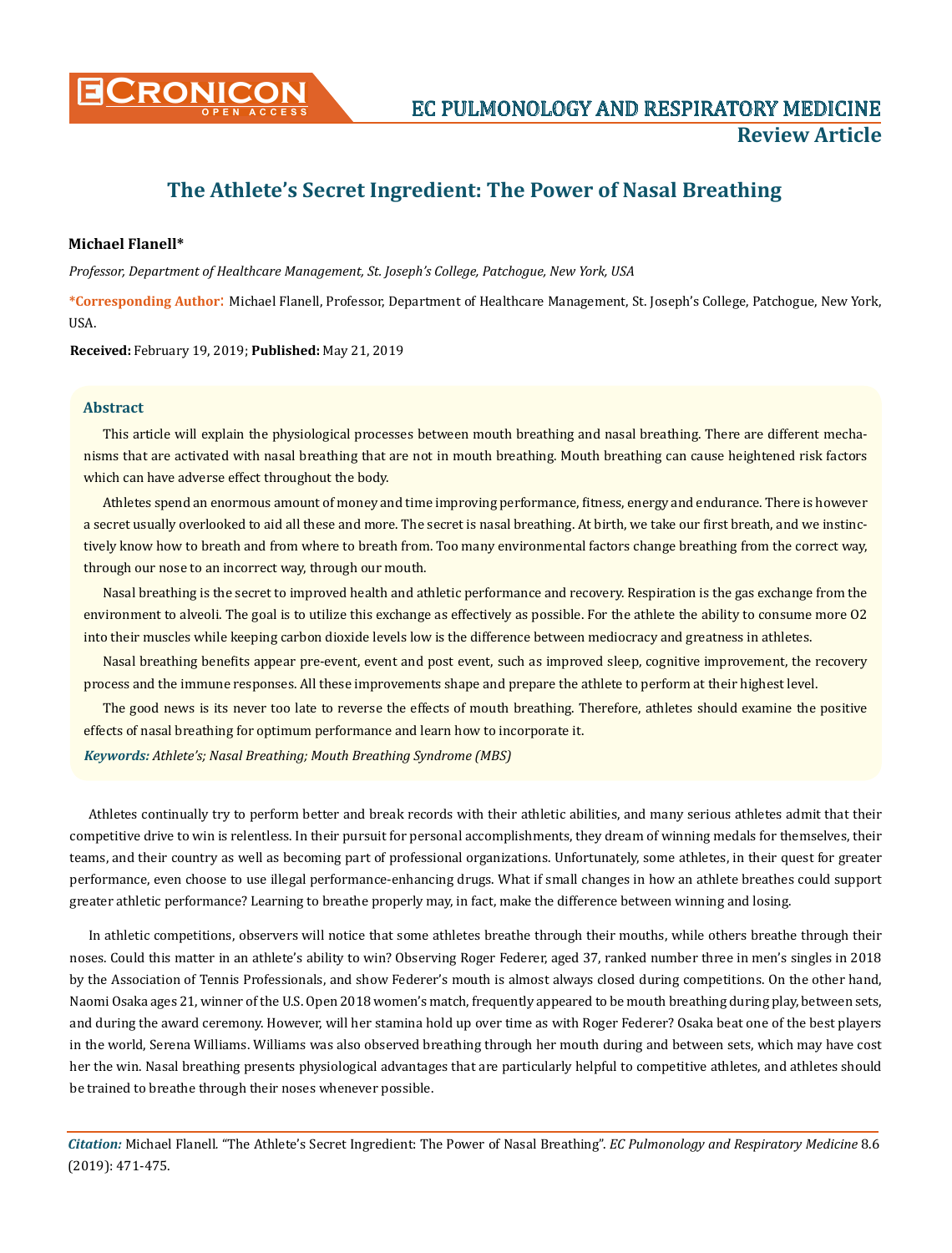Respiration is a fundamental physiological process and finding the most efficient breathing mode during exercise warrants further exploration. Breathing, or ventilation, is the process of gas exchange from the outside environment to the alveoli. For optimal athletic performance, the goal is to utilize oxygen (O<sub>2</sub>) as efficiently as possible. The greatest athletes in the world are able to consume more O<sub>2</sub> in their muscles while keeping carbon dioxide  $({\rm CO}_2)$  levels low [1].

Mouth breathing syndrome (MBS) is characterized by inhaling and exhaling primarily through the mouth and is considered to be an abnormal respiratory function. According to Capotamoc de Souza [2], MBS is a pathology that is associated with the obstruction of the upper airways and increased resistance of nasal breathing. MBS can be induced by factors such as tonsil hyperplasia hypertrophic turbinates, rhinitis, tumors, infections, inflammatory disease, and abnormalities in nasal architecture. Another cause of MBS is improperly developed orofacial muscles from infancy due to factors such as bottle feeding, finger sucking and/or nonnutritive sucking, making those muscles more flaccid and hypotonic [3]. Prolonged mouth breathing can lead to muscular and postural alterations, which may cause dentoskeletal changes [4]. Consequently, the habit of breathing through the mouth, even without obstruction, alters the balance of facial muscles and causes facial skeletal changes.

Many healthcare professionals are unaware of the negative effects of MBS and that MBS leads to changes in tongue and head position. With MBS, the location of tongue is down and backwards instead of up and forward in the palate. The tongue position influences the palatal development, which if not properly positioned, can result in a deep vaulted hard palate and a deviated septum contributing to MBS, instead of a domed formation and properly formed septum. The tongue resting in the lower jaw can cause a forward head position. Every inch of forward head posture increases the weight of the head on the spine by approximately 10 pounds [5] creating an adverse load on the cervical joints, induced by poor spinal, cervical, and scapular postures. Additionally, the forward head position may strain the deep postural-stabilizing muscles of the spine, reducing the performance of their functional postural-supporting role [6].



*Figure: Source [5].*

A significant problem with MBS is the reduction of oxygen absorption leading to a downward spiraling effect on sleep, stamina, and energy levels, all vital to the athlete. This effect is caused by inhaling too much oxygen and exhaling large amounts of carbon dioxide, needed for the transfer of oxygen from the hemoglobin molecule during respiration in the lungs. Breathing through the mouth also causes dryness of the oral and pharyngeal tissues and may lead to inflamed tonsils, tonsil stones, dry cough, swollen tongue, halitosis, and

*Citation:* Michael Flanell*.* "The Athlete's Secret Ingredient: The Power of Nasal Breathing". *EC Pulmonology and Respiratory Medicine* 8.6 (2019): 471-475.

472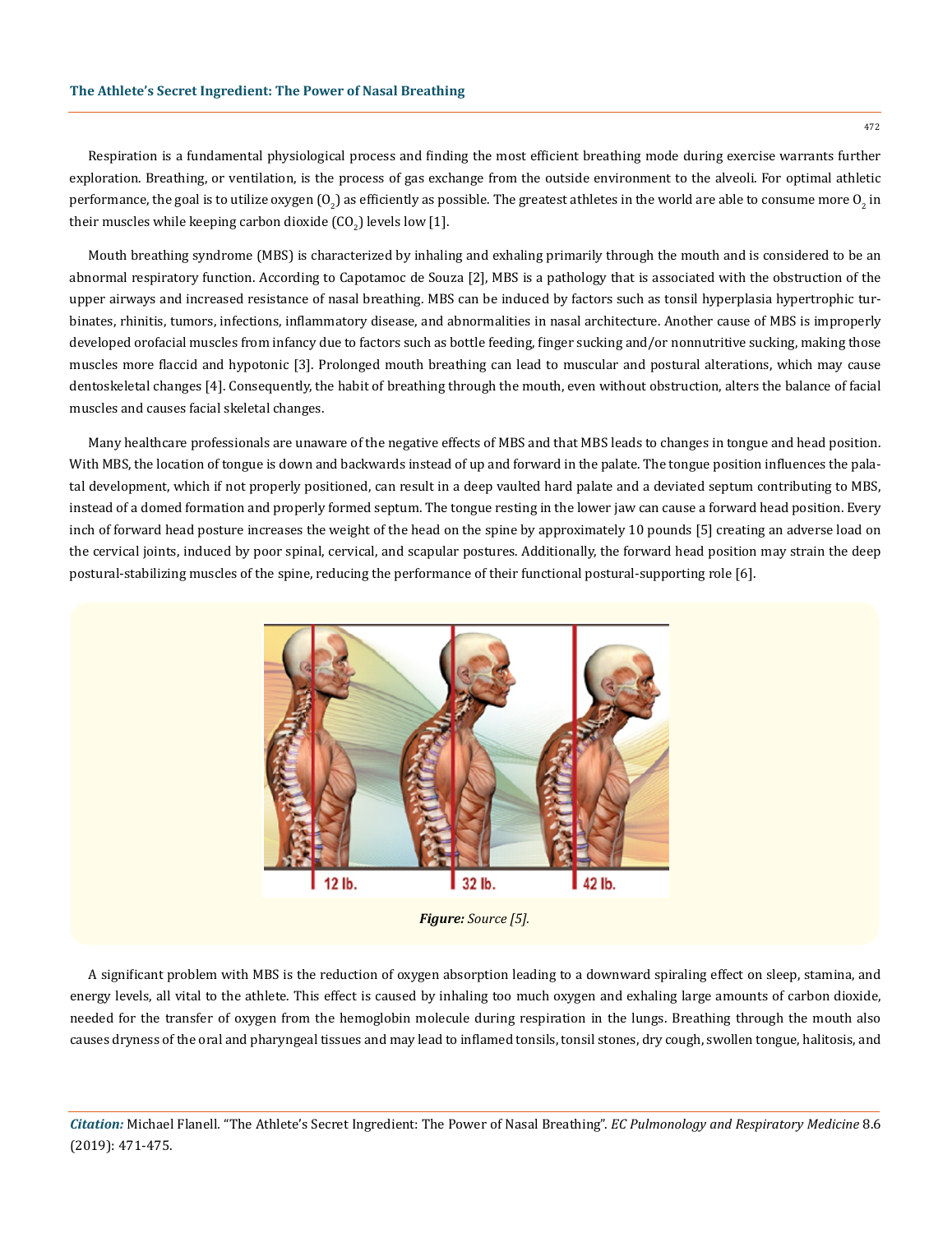gingivitis. Mouth breathers also chew with their mouths open and swallow air, leading to gas, bloating, flatulence, and burping. In addition, lips become dry and flaccid because they do not stay closed to provide the necessary lip seal [7].

Mouth breathing causes biochemical, physiological, and immunological disturbances. Among the biochemical and physiological disorders related to MBS are lower oxygen absorption (chronic hypoxemia), increased CO<sub>2</sub> concentration (hypercapnia), and changes in the acid-base balance, towards respiratory acidosis. Mouth breathing is also associated with increased water loss, decreased energy, and changes in salivary profile resulting in a greater risk of heat stress and disrupted muscle function, thus negatively affecting athletic performance due to dehydration. According to Garcia Triana [8], healthy subjects experienced a 42% decrease in net water loss when they switched their breathing mode from nasal to oral expiration during tidal breathing.

Additionally, mouth breathing can cause changes in sleep patterns, which can contribute to a decrease in immune defense cells and an increase in humoral serum values related to inflammatory mediators, indicating the occurrence of oxidative stress and an altered systemic inflammatory state. Considering the athlete as a patient, a reduction in the quality or quantity of sleep can result in biological and cognitive imbalance, potentially decreasing physical performance and the recovery process after a workout [2]. In addition, the decrease in immune defenses cells puts the athlete at risk for contracting illnesses, which may compromise performance during the athletic event.

The nose has numerous functions: olfaction, sensation, mucociliary clearance, filtration, and immunological functions. In addition, the nose has the function of regulating air from cold to warm and humidifying the air during the nasal cycles of airflow dynamics. Nasal breathing cleans the air as it enters the body, produces nitric oxide (NO), and performs the same amount of work with less energy expended. Immunological functions of the nose produce mucus and secrete immunoglobulins. The nose has its own self-defense due to its coarse hairs (vibrissae) and the secretions it creates. In addition, the nose protects the lungs from allergens, toxicants, and other bacteria through its immunologic properties. Mucociliary clearance promotes mucus and cilia functions: to filter and trap toxicants and transport airborne particles [9]. According to Lacomb [1], humidification occurs within 80% of the air before it reaches the lungs. Air is heated through conduction, convection, and radiation with blood flow in the opposite direction to incoming airflow, allowing for greater efficiency in warming the air.

As ambient oxygen (O<sub>2</sub>) passes through the sinuses, it diffuses across the nasal epithelium and can be used by the cells to produce Nitric Oxide (NO). As the sinuses produces NO and air is continuously inhaled, NO reaches the lungs and is diffused into the capillaries of the surrounding alveoli, expanding vessels and increasing  $0_{\text{2}}$ /CO $_{\text{2}}$  exchange.

Lungberg [10], noted that the release of NO helps to control blood flow via diffusion to the underlying smooth muscles cells. The powerful vasodilating effects of NO lead to increased oxygen uptake, a reduction in pulmonary vascular resistance, and arterial oxygenation.

The benefits of enhanced NO productivity include increased aerobic capacity, reduced hypertension, increased insulin sensitivity and glucose tolerance, capillarization and angiogenesis, and even long-term potentiation (LTP) associated with cellular models for learning and memory [11]. An additional benefit of enhanced NO productivity is neurogenesis, which is the process by which new neurons form in the brain. These physiological conditions can either positively influence an athlete's performance or impair the outcome. Nitric oxide, through nasal breathing, regulates autonomic functions like heart rate, respiration, blood pressure, and digestion along with mood, sleep cycle, fluid balance, and reproduction [11]. The increase of blood flow derived from NO synthesis may improve recovery processes as well. According to Lacomb [10], nasal breathing, due, in part, to increased flow rates of air throughout the lungs, reduces exercise-induced asthma and bronchoconstriction.

As demands of physical activity increase, athletes may switch from breathing nasally to oronasally, or to breathing completely orally. There is, however, no exact switching point, due to a wide variance in people's breathing patterns and needs. Ninnima [12] found that the

*Citation:* Michael Flanell*.* "The Athlete's Secret Ingredient: The Power of Nasal Breathing". *EC Pulmonology and Respiratory Medicine* 8.6 (2019): 471-475.

473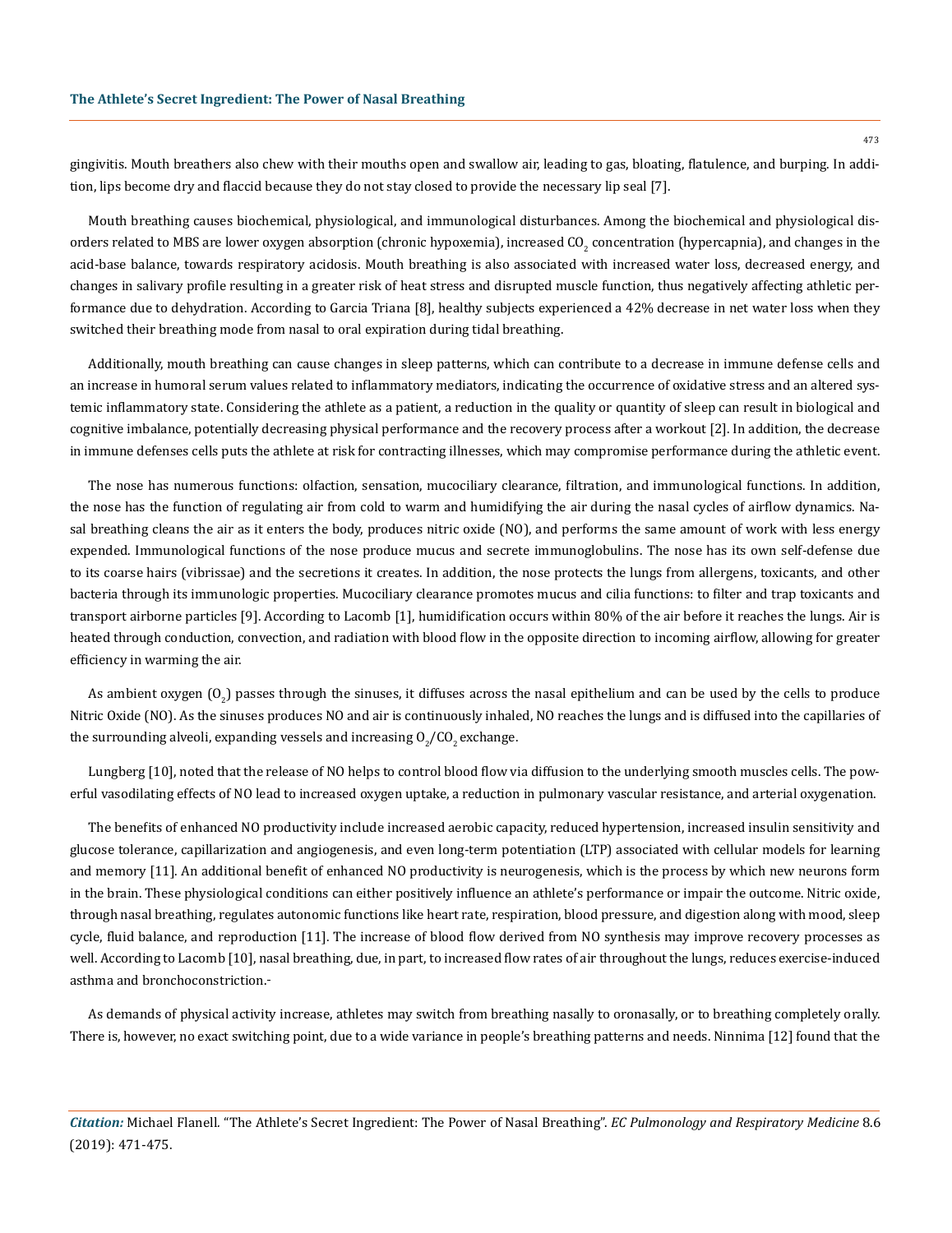size of the nasal airway was the greatest contributor to switching, and, in addition, the larger the nasal airway, the longer the individual was able to breathe through the nose. Athletic performance can, however, be inhibited by nasal breathing at the point when exertion becomes more intense. Oral breathing occurs in shallow, quick breaths in order to receive more oxygen (O $_2$ ) into the lungs and higher carbon dioxide (CO<sub>2</sub>) into the body [13]. At higher intensities of physical activity, nasal breathing cannot provide the volume of O<sub>2</sub> that oral breathing can, and less  $0_2$  content will result in a decrease in athletic performance. On the other hand, while mouth breathing at high levels of exertions may result in hyperventilation, nasal breathing effectively reduces this state. The evidence, thus, still supports nasal breathing, even at higher levels of performance, as a more efficient mode, given that the same amount of mechanical work is completed at a lower metabolic cost compared with oral respiration [13]. Using nasal expanders can, therefore, increase the capacity to sustain moderate to intense physical exertion during nasal breathing [8,14-18].

#### **Conclusion**

In conclusion, nasal breathing provides significant advantages over mouth breathing, particularly for athletes who want to improve performance as well as recover more efficiently. Many of the benefits include a better night's sleep in preparation for an event as well as managing input versus output with  $0_{\rm z}$  and CO $_{\rm z}$  exchange. Nasal breathing releases NO, which regulates homeostasis in many of the body's functions such as heart rate, blood pressure and respiration. The disadvantages of MBS, to review a few are the ill effects of poor posture from the tongue placement in the lower jaw causing head-forward position as well as the inhalation of a larger than needed volume of dry, unfiltered air. Breathing through the mouth can also contribute to more dehydration in the athlete. Professional athletes who seek to maximize performance may want to consider including a breathing coach to in their team.

### **Bibliography**

- 1. [Lacomb COP. "Oral vs. nasal breathing during submaximal aerobic exercise". UNLV Theses, Dissertations, Professional Papers, and](https://digitalscholarship.unlv.edu/thesesdissertations/2372) [Capstones \(2015\): 2372.](https://digitalscholarship.unlv.edu/thesesdissertations/2372)
- 2. [Capitanio de Souza B. "The quality of sleep modified by the mouth breathing syndrome can impair the athlete's physical perfor](https://pdfs.semanticscholar.org/dfaf/cdc36503061d475ff2203ca7db78c0337c2d.pdf)mance". *[Academia Brasileira de Odontologia do Esporte](https://pdfs.semanticscholar.org/dfaf/cdc36503061d475ff2203ca7db78c0337c2d.pdf)* 74.3 (2017): 225-228.
- 3. Lopes TS., *et al*[. "Association between breastfeeding and breathing pattern in children: A sectional study".](https://www.ncbi.nlm.nih.gov/pubmed/24703820) *Journal de Pediatria* 90.4 [\(2014\): 396-402.](https://www.ncbi.nlm.nih.gov/pubmed/24703820)
- 4. Basheer B., *et al*[. "Influence of mouth breathing on the dentofacial growth of children: A cephalometric study".](https://www.ncbi.nlm.nih.gov/pmc/articles/PMC4295456/) *Journal of International Oral Health* [6.6 \(2014\): 50-55.](https://www.ncbi.nlm.nih.gov/pmc/articles/PMC4295456/)
- 5. Kapandji IA. "Physiology of the joints Volume 3, The trunk and the vertebral column". Paris. Second edition. Edinburgh: Churchill Livingston (1974).
- 6. Kwon JW., *et al*[. "Changes in upper-extremity muscle activities due to head position in subjects with a forward head posture and](https://www.ncbi.nlm.nih.gov/pubmed/26180310) rounded shoulders". *[Journal of Physical Therapy Science](https://www.ncbi.nlm.nih.gov/pubmed/26180310)* 27.6 (2015): 1739-1742.
- 7. O'Hehir T and Francis A. "Mouth vs. nasal breathing". Dentaltown Magizine (2012): 7-10.
- 8. Tong TK., *et al*[. "Effect of nostril dilatation on prolonged all-out intermittent exercise performance".](https://www.ncbi.nlm.nih.gov/pubmed/11447361) *Journal of Sports Medicine and Physical Fitness* [41.2 \(2001\): 189-195.](https://www.ncbi.nlm.nih.gov/pubmed/11447361)
- 9. [Sahin-Yilmaz A and Naclerio RM. "Anatomy and physiology of the upper airway".](https://www.ncbi.nlm.nih.gov/pubmed/21364219) *Proceedings of the American Thoracic Society* 8.1 [\(2011\): 31-39.](https://www.ncbi.nlm.nih.gov/pubmed/21364219)
- 10. [Lundberg JO. "Nitric oxide and the paranasal sinuses".](https://www.ncbi.nlm.nih.gov/pubmed/18951492) *The Anatomical Record* 291.11 (2008): 1479-1484.
- 11. [Hunt SJ and Navalta JW. "Nitric oxide and the biological cascades underlying increased neurogenesis, enhanced learning ability, and](https://www.ncbi.nlm.nih.gov/pmc/articles/PMC4738928/) [academic ability as an effect of increased bouts of physical activity".](https://www.ncbi.nlm.nih.gov/pmc/articles/PMC4738928/) *International Journal of Exercise Science* 5.3 (2012): 245-275.

*Citation:* Michael Flanell*.* "The Athlete's Secret Ingredient: The Power of Nasal Breathing". *EC Pulmonology and Respiratory Medicine* 8.6 (2019): 471-475.

474